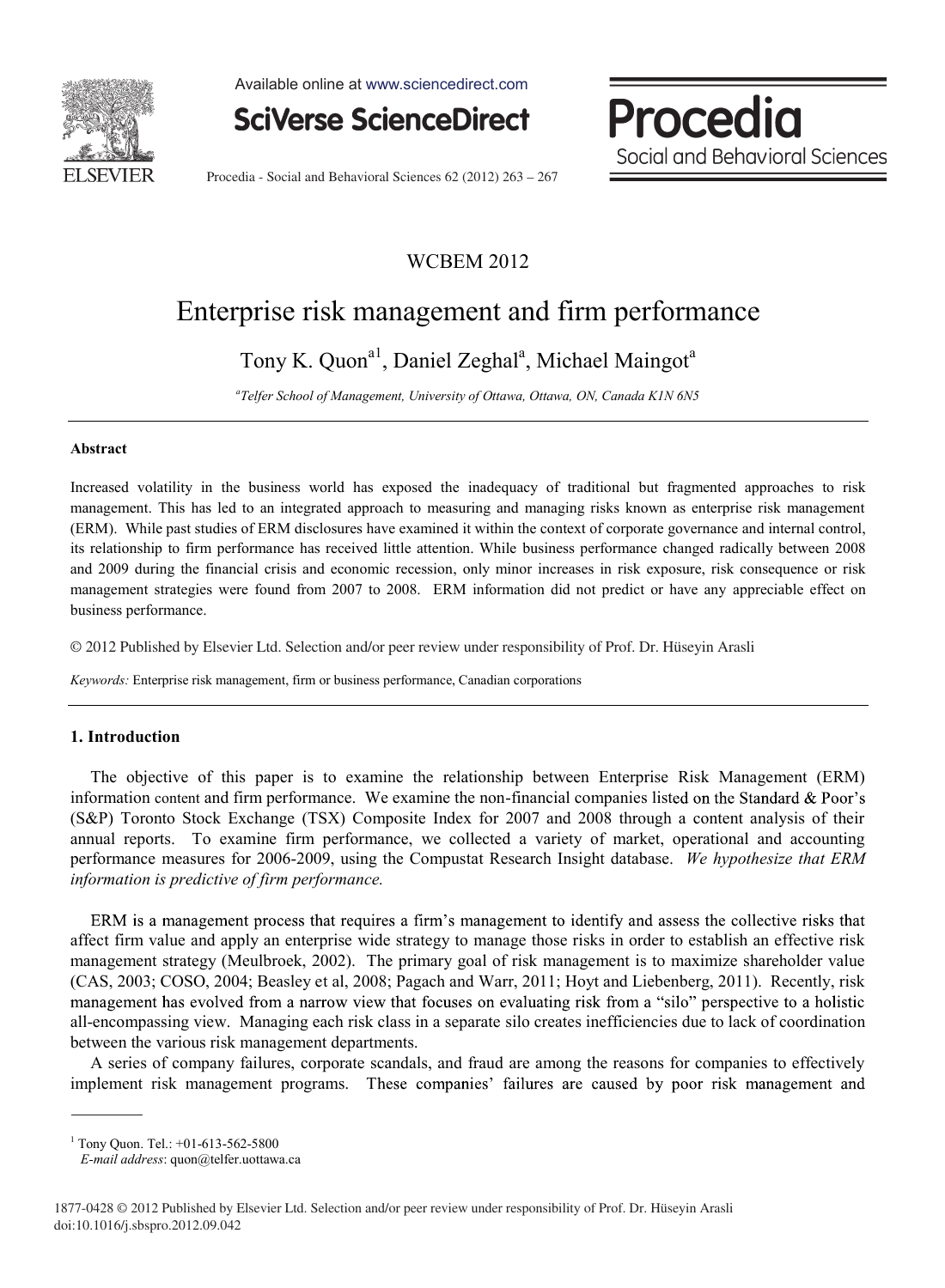corporate governance. Corporate governance and risk management are interrelated and interdependent. The stability and improvement of the company's performance are highly dependent on the effective role of both components (Sobel and Reding, 2004; Manab et al, 2010).

#### **2. The nature and objective of enterprise risk management**

Organizations long have practised what is now enterprise risk management (ERM). Treating risks by transferring it through insurance or other financial products has also been common practice (CAS, 2003; Nocco and Stulz, 2006). In recent years, however, corporate risk management has expanded well beyond insurance and hedging of financial exposures to include other kinds of risks – operational risk, reputational risk and most recently strategic risk (Nocco and Stulz, 2006). Now the risk management function is directed often by a senior executive with the title of Chief Risk Officer (CRO). He reports to the Chief Financial Officer (CFO) or Chief Executive Officer (CEO), and in some companies, the CRO reports directly to the board of directors (Lam, 2000).

The major objective of ERM is to increase shareholder value (Sobel and Reding, 2004; Lajili and Zeghal, 2005). Firstly, it achieves this by improving capital efficiency through the provision of an objective basis for allocating corporate resources. It is able to do this by reducing expenditures on immaterial risks and exploiting natural hedges. Secondly, ERM can support informed decision-making by exposing areas of high risk and suggesting risk-based advances. Thirdly, ERM will help build investor confidence by establishing a process which, by its activities, can stabilize financial results and demonstrate to all stakeholders that the organization practises sound risk stewardship.

#### **3. ERM and firm performance: a literature review**

Smithson and Simkins (2005) provide an excellent review of the literature examining the value relevance of risk management. The review focuses on the relationship between the use of risk management and the value of the firm. Of the ten studies, five consider interest rate and foreign exchange (FX) risk management by industrial corporations, one looks at interest rate and FX risk management by financial institutions, three study commodity risk management by commodity producers, and one considers commodity price risk management by commodity users. Nine of the ten studies use Tobin's Q as a proxy for the firm's value.

We found three other empirical papers on ERM and its effect on shareholder value. Beasley, Pagach and Warr (2008) find that the univariate average two-day market response is not significant. However, their multiple regression analysis finds statistically significant relationships between the magnitude of equity market returns and certain firm specific characteristics. Pagach and Warr (2011) examine the characteristics of firms that adopt ERM, finding that firms adopt ERM for direct economic benefit rather than merely to comply with regulatory pressure. Hoyt and Liebenberg (2011) find a positive relationship between the use of ERM and firm value, and estimate an ERM premium of roughly 20 percent that is both statistically and economically significant.

#### **3. Study objective and research methodology**

The objective of this paper is to explore the relationship between Enterprise Risk Management and firm performance for 156 non-financial firms on the Standard & Poor's Toronto Stock Exchange (TSX) Composite Index during 2007 and 2008. This period was chosen primarily because of the 2008 financial crisis and the economic recession that followed. The extent of ERM reported by firms is examined using content analysis of their annual reports, particularly the Management Discussion and Analysis (MD&A) and the Notes to the Financial Statements. Fourteen different types of risks were examined under the general headings of financial, business and operational risks. For each type of risk reported, the level of exposure to risk, the consequences of such risk and the strategies for managing that risk were identified. While one might have expected many more risk disclosures and major changes in risk levels as a result of the 2008 financial crisis, there were only minor increases in the number of risk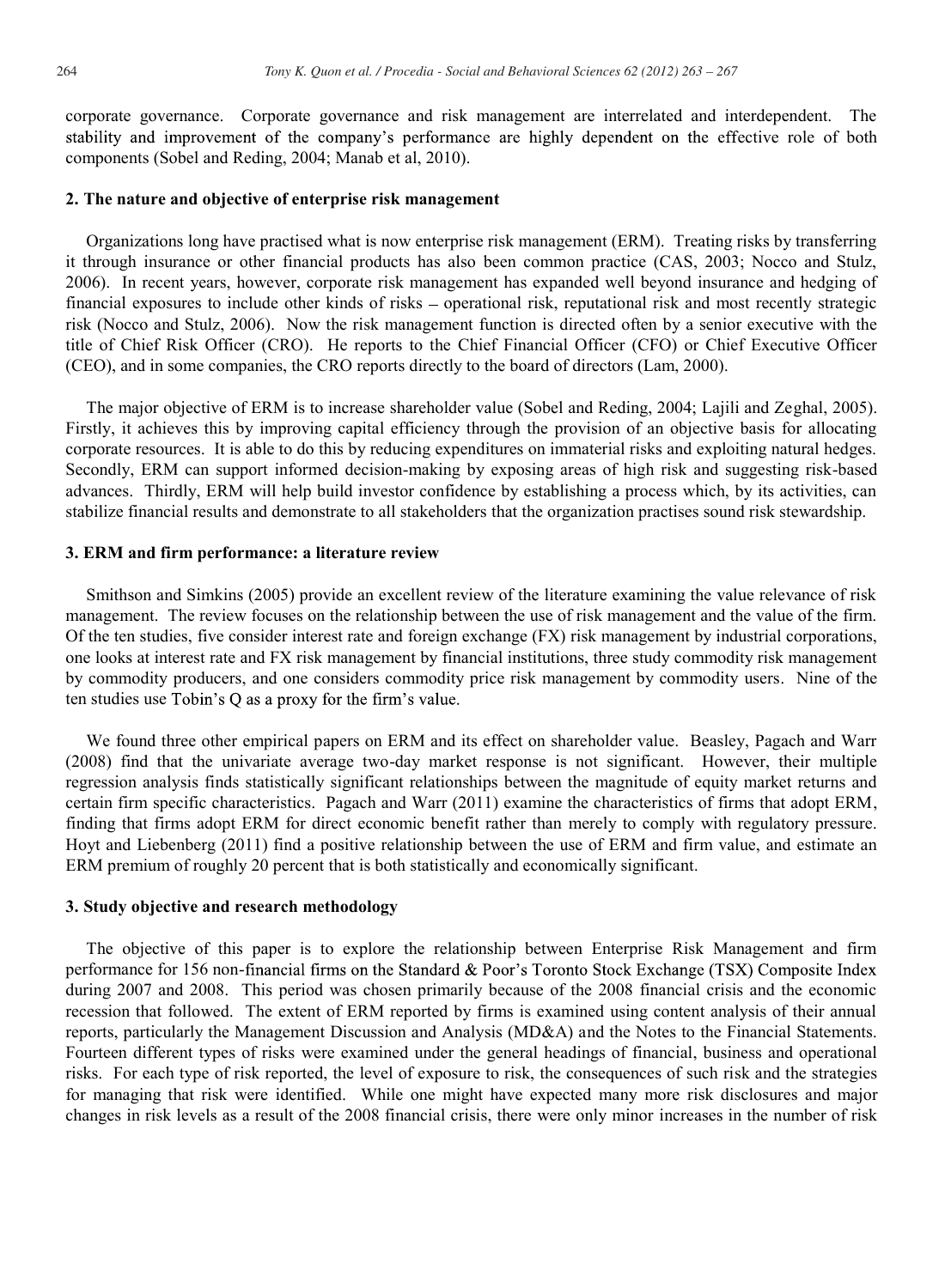assessments and almost negligible changes in either the overall levels of risk exposure and consequences or the strategies for managing risks from 2007 to 2008. In this paper, the focus is on economic and market risks; these ranked behind only foreign exchange risk for the level of risk exposure and among the top five for risk consequences. Thus, economic and market risks were the risks reported by companies as both most likely to occur and potentially having serious consequences. We do not focus on the strategies for risk management.

This paper looks at whether the average levels of risk exposure and consequences in 2007 and 2008 were predictive of firm performance changes from 2007 to 2008 or from 2008 to 2009. While previous studies have focused on firm value, we have taken a more balanced and comprehensive look at firm performance by examining operational, accounting and financial market performance. More specifically, we look at sales changes, changes in earnings before interest and taxes (EBIT) margins, and changes in Tobin's Q, respectively.

## **4. Results and analysis**

This section compares the average levels of risk assessment<sup>2</sup> for companies with different operational, accounting and market performances in 2007-08 and in 2008-09. The 2008 financial crisis had either immediate or delayed impacts on firm performance in 2007-08 and 2008-09, depending on whether performance was measured using sales, EBIT margins or Tobin's Q.

# *4.1 Changes in Operational Performances (as measured by changes in sales)*

The 2008 financial crisis had no immediate impact on changes in sales in 2007-08, but a delayed effect on changes in sales in 2008-09. While most companies increased their sales from 2007 to 2008, most companies had decreased sales from 2008 to 2009.

Of companies reporting market risk exposures in 2008, 95 had positive and only 12 had negative sales changes from 2007 to 2008. However, from 2008 to 2009, only 38 had positive and 70 had negative sales changes. Moreover, all the companies with negative sales changes in either period reported that risk exposure levels were "certain" in their 2008 annual reports. Somewhat unexpectedly, the companies with positive sales changes in the same periods reported a slightly lower average level of market risk exposures; however, the differences are not statistically significant.

Of companies reporting economic risk exposures in 2008, 113 had positive and only 15 had negative sales changes from 2007 to 2008, while only 38 had positive and 92 had negative sales changes from 2008 to 2009 (More companies reported the level of economic risk exposure than those reporting the level of market risk exposure). While the average economic risk exposure levels reported by the 113 companies with positive sales changes in 2007-08 is unexpectedly higher than the average level reported by the 15 companies with negative sales changes in 2007-08, this difference is not statistically significant. However, the average economic risk exposure level of 4.92 reported by the 92 companies with negative sales changes in 2008-09 is statistically significantly higher than the average level of 4.71 reported by the 38 companies with positive sales changes in 2008-09 (p-value = 0.009 for the two-tailed test). Thus the average level of economic risk exposure is predictive of sales changes from 2008 to 2009, with higher economic risk exposure associated with negative sales changes.

Companies with positive sales changes from 2007 to 2008 tend to have higher levels of economic and market risk consequences than companies with negative sales changes in the same period. This is the opposite of what one might expect. However, companies with positive sales changes in 2008 to 2009 tend to have lower levels of both

<sup>&</sup>lt;sup>2</sup> Statistical summaries in tabular format are available upon request.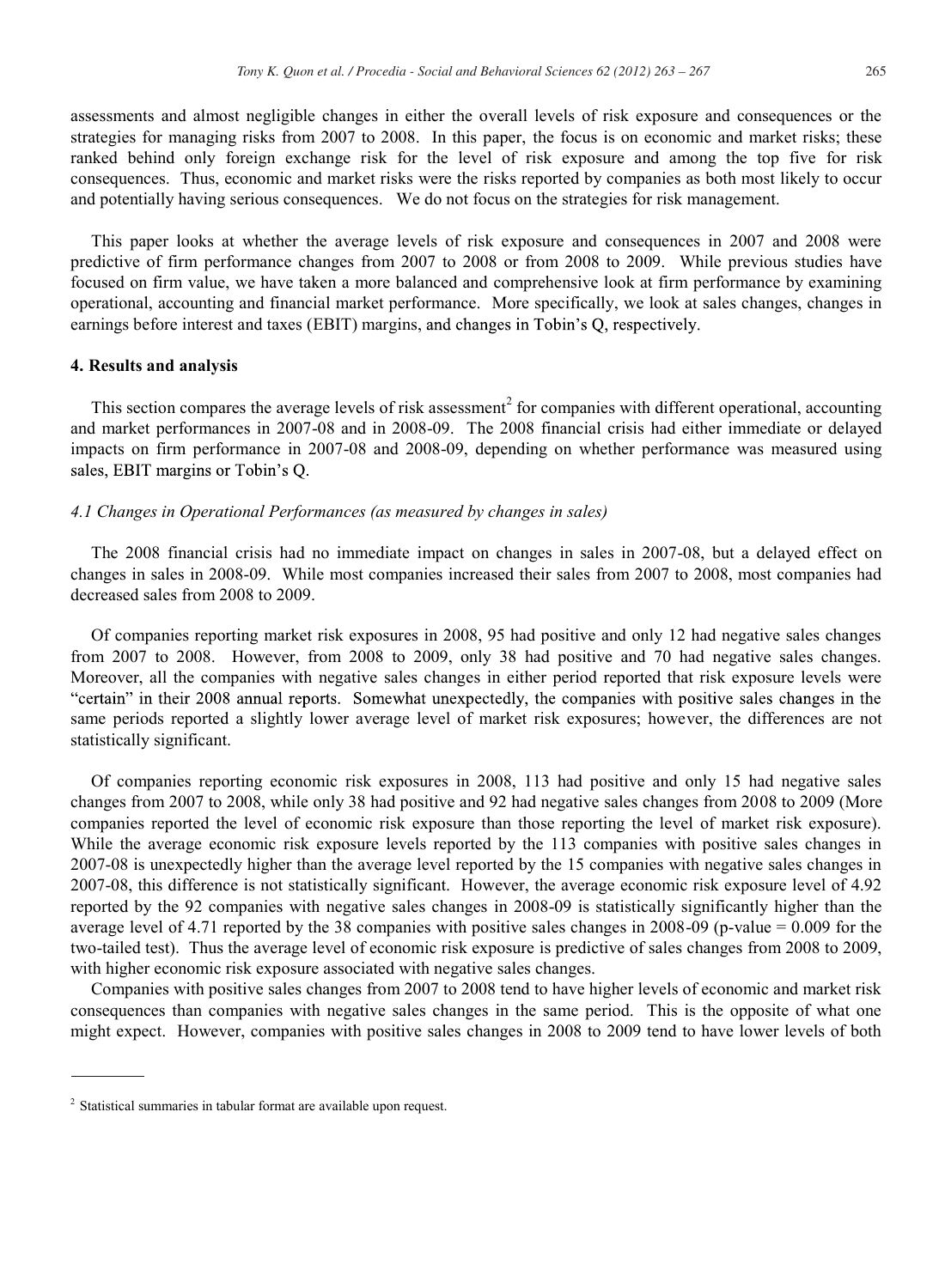economic and market risk consequences than companies with negative sales changes in the same period. This is more in line with what one might expect. However, neither of the two apparent differences is statistically significant.

Of the eight comparisons above, only one comparison between firms with different operational performances (in 2008-09) yielded a statistically significant difference (in economic risk exposure).

## *4.2 Changes in Accounting Performances (as measured by changes in EBIT margins)*

The effect of the 2008 financial crisis on EBIT margins was more pronounced in 2008-09 than in 2007-08. While most companies had higher EBIT margins in 2008 compared to 2007, most companies had lower EBIT margins in 2009 compared to 2008.

All companies with lower EBIT margins in 2008 than in 2007 reported that market risk was "certain", while companies with higher EBIT margins reported that market risk was slightly lower than "certain". On the other hand, companies with lower EBIT margins in 2008 than in 2007 had a lower level of economic risk exposure than companies with higher EBIT margins in the same period. Neither difference is statistically significantly non-zero. Companies with higher versus lower EBIT margins from 2008 to 2009 do not appear to have any difference in the average levels of market or economic risk exposure.

Companies with higher EBIT margins from 2007 to 2008 had a higher average level of market risk consequences than companies with lower EBIT margins; however, companies with higher EBIT margins from 2007 to 2008 disclose a lower average level of economic risk consequences than companies with lower EBIT margins. These differences are not statistically significant. Companies with higher EBIT margins in 2008-09 have a slightly lower average level of market and economic risk consequences than companies with lower EBIT margins. Again, the differences are not statistically significant.

With respect to this measure of accounting performance, none of the eight comparisons of companies with higher versus lower EBIT margins revealed any statistically significant difference in risk assessments.

# *4.3 Companies with different financial market p*

The 2008 financial crisis had an immediate negative effect on Tobin's Q (and on similar measures such as the one-year market return) from 2007 to 2008. Remarkably, the financial market bounced back from 2008 to 2009.

Of companies reporting market risk exposures in 2008, only 5 had higher Tobin's Q in 2008 than in 2007 and 106 had lower Tobin's Q during the same period. However, from 2008 to 2009, the relationship was markedly different, with only 23 having lower Tobin's Q and 88 having higher Tobin's Q. For each time period, companies with a higher Tobin's Q reported a lower average level of market risk exposure than companies with lower Tobin's Q. However, these differences are not statistically significant.For 2008 reported a higher average level of economic risk exposure than companies with lower Tobin's Q. This is the opposite of what one might expect but the difference is not practically or statistically significant. For 2007-08, there was no difference in the average level of economic risk exposure, whether Tobin's went up or down.

For both time periods, companies with lower Tobin's Q had a higher average level of risk consequences than companies with higher Tobin's Q. For 2008-09, this difference is statistically significant ( $p = .032$ ). Companies with higher Tobin's Q had a lower average level of economic risk consequences than companies with lower Tobin's Q in 2007-08. This difference is not statistically significant. However, from 2008 to 2009, companies with higher